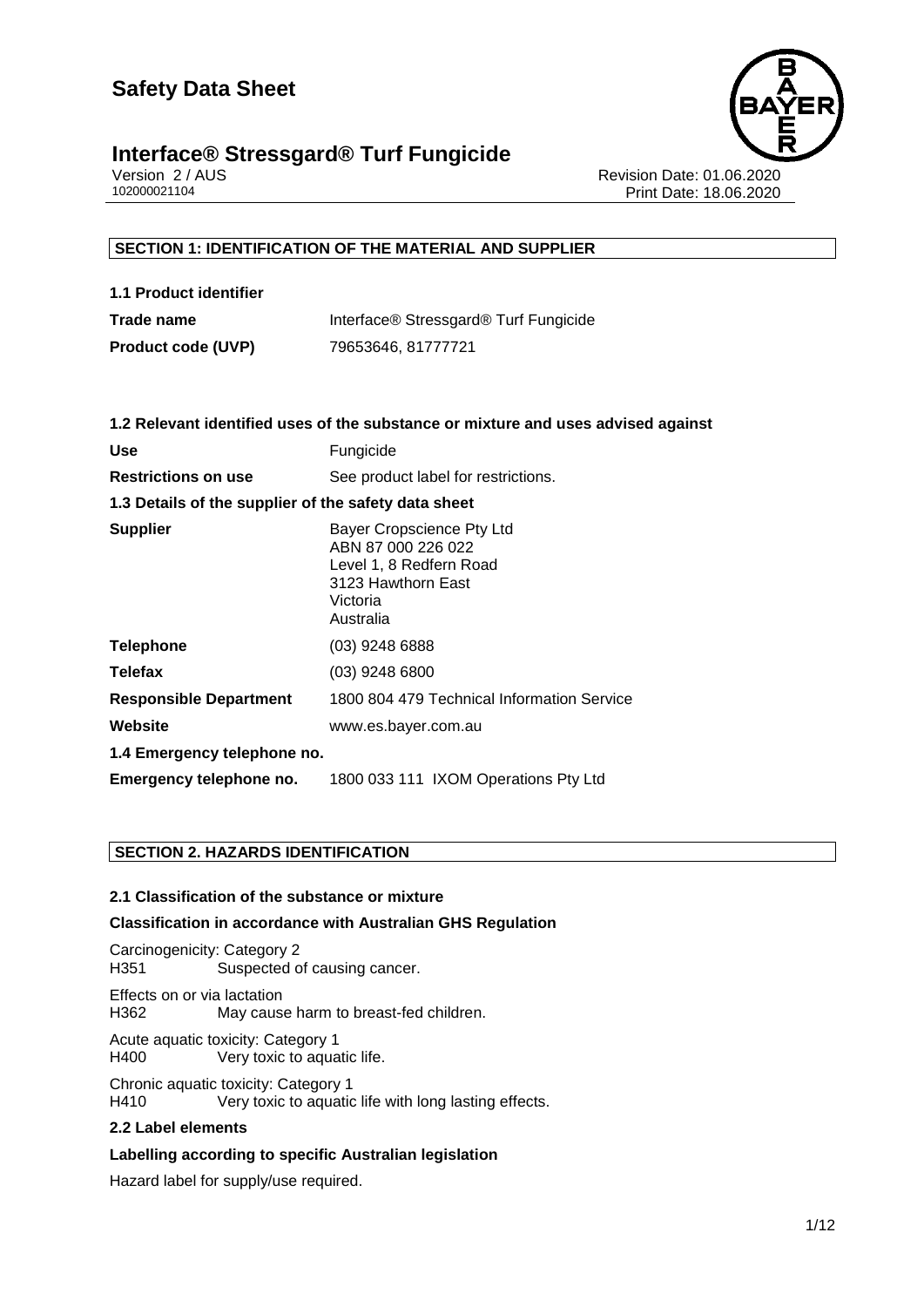# **Interface® Stressgard® Turf Fungicide**<br>Version 2/AUS





Version 2 / AUS<br>102000021104<br>Print Date: 18.06.2020 Print Date: 18.06.2020

# **Hazardous components which must be listed on the label:**

**Iprodione Trifloxystrobin** 

**Signal word:** Warning

#### **Hazard statements**

| H351 | Suspected of causing cancer.                          |
|------|-------------------------------------------------------|
| H362 | May cause harm to breast-fed children.                |
| H400 | Very toxic to aquatic life.                           |
| H410 | Very toxic to aquatic life with long lasting effects. |

### **Precautionary statements**

| P201             | Obtain special instructions before use.                                   |
|------------------|---------------------------------------------------------------------------|
| P <sub>202</sub> | Do not handle until all safety precautions have been read and understood. |
| P <sub>260</sub> | Do not breathe mist.                                                      |
| P <sub>263</sub> | Avoid contact during pregnancy/ while nursing.                            |
| P <sub>264</sub> | Wash hands thoroughly after handling.                                     |
| P270             | Do not eat, drink or smoke when using this product.                       |
| P281             | Use personal protective equipment as required.                            |
| P308 + P313      | IF exposed or concerned: Get medical advice/attention.                    |
| P405             | Store locked up.                                                          |
| P501             | Dispose of contents/container in accordance with local regulation.        |
|                  |                                                                           |

# **2.3 Other hazards**

No other hazards known.

# **SECTION 3. COMPOSITION/INFORMATION ON INGREDIENTS**

#### **Chemical nature**

Iprodione/Trifloxystrobin 256.40 : 16.00 g/l Suspension concentrate (=flowable concentrate)(SC)

| Chemical name                             | CAS-No.       | Concentration [%]         |
|-------------------------------------------|---------------|---------------------------|
| Iprodione                                 | 36734-19-7    | 23.10                     |
| Trifloxystrobin                           | 141517-21-7   | 1.44                      |
| 1,2-Propanediol                           | $57 - 55 - 6$ | $>= 1.00 - 5.00$          |
| 1,2-Benzisothiazol-3(2H)-one              | 2634-33-5     | $>= 0.005 - \le 0.05$     |
| 2-Methyl-2H-isothiazol-3-one              | 2682-20-4     | $\geq 0.0015 - \leq 0.10$ |
| Other ingredients (non-hazardous) to 100% |               |                           |

# **SECTION 4. FIRST AID MEASURES**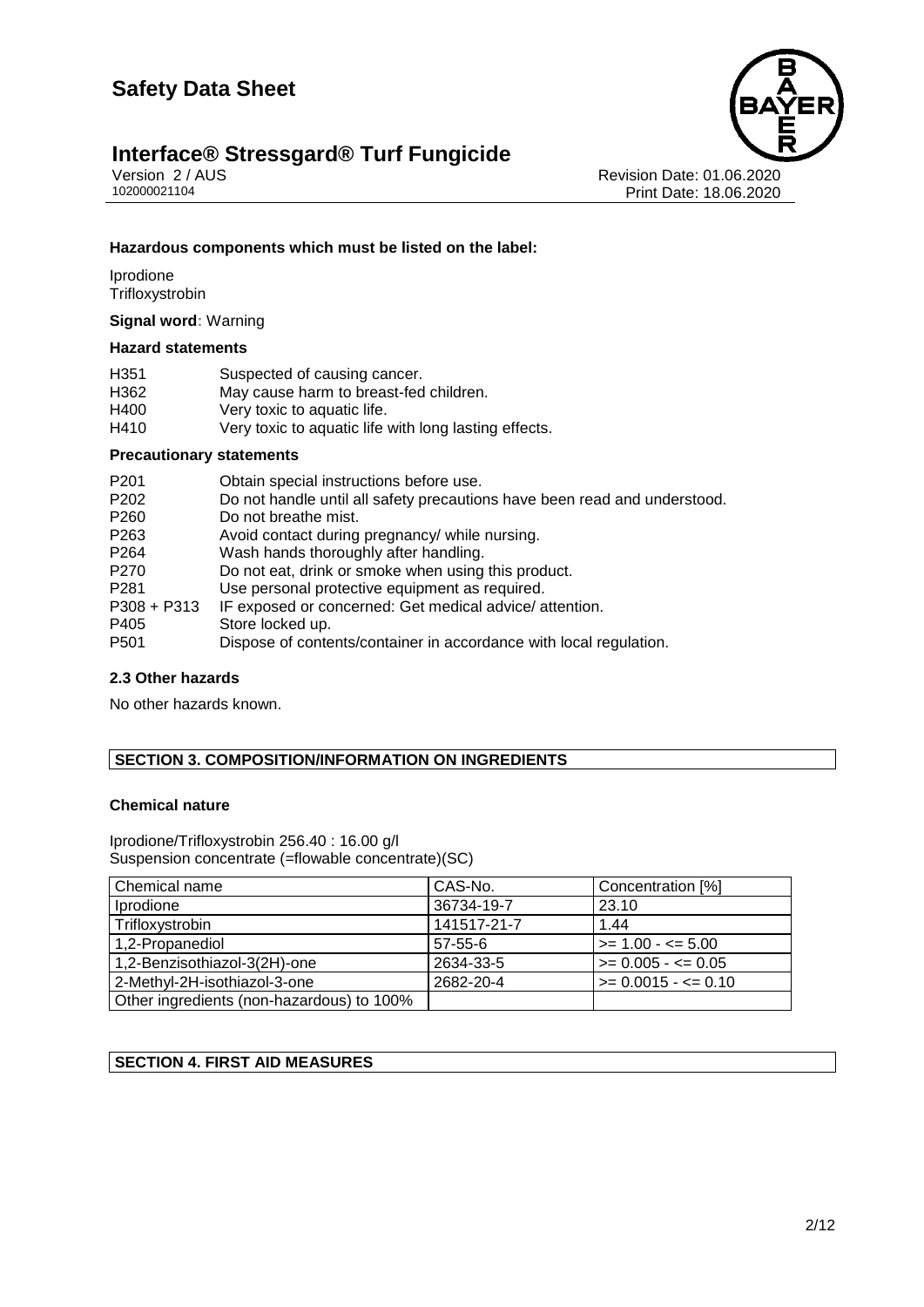# **Interface® Stressgard® Turf Fungicide <b>3/12**



Version 2 / AUS Revision Date: 01.06.2020 102000021104 Print Date: 18.06.2020

**If poisoning occurs, immediately contact a doctor or Poisons Information Centre (telephone 13 11 26), and follow the advice given. Show this Safety Data Sheet to the doctor.**

| 4.1 Description of first aid measures                                          |                                                                                                                                                                                                                                                                                   |  |
|--------------------------------------------------------------------------------|-----------------------------------------------------------------------------------------------------------------------------------------------------------------------------------------------------------------------------------------------------------------------------------|--|
| <b>General advice</b>                                                          | Move out of dangerous area. Place and transport victim in stable<br>position (lying sideways). Remove contaminated clothing immediately<br>and dispose of safely.                                                                                                                 |  |
| <b>Inhalation</b>                                                              | Move to fresh air. In case of respiratory arrest induce breathing with a<br>respiratory device. Seek medical advice. Call a physician or poison<br>control center immediately.                                                                                                    |  |
| <b>Skin contact</b>                                                            | Wash off thoroughly with plenty of soap and water, if available with<br>polyethyleneglycol 400, subsequently rinse with water. If symptoms<br>persist, call a physician.                                                                                                          |  |
| Eye contact                                                                    | Rinse immediately with plenty of water, also under the eyelids, for at<br>least 15 minutes. Remove contact lenses, if present, after the first 5<br>minutes, then continue rinsing eye. Get medical attention if irritation<br>develops and persists.                             |  |
| Ingestion                                                                      | Rinse mouth. Do NOT induce vomiting. Call a physician or poison<br>control center immediately.                                                                                                                                                                                    |  |
| 4.2 Most important symptoms and effects, both acute and delayed                |                                                                                                                                                                                                                                                                                   |  |
| <b>Symptoms</b>                                                                | To date no symptoms are known.                                                                                                                                                                                                                                                    |  |
| 4.3 Indication of any immediate medical attention and special treatment needed |                                                                                                                                                                                                                                                                                   |  |
| <b>Treatment</b>                                                               | Treat symptomatically. In case of ingestion gastric lavage should be<br>considered in cases of significant ingestions only within the first 2<br>hours. However, the application of activated charcoal and sodium<br>sulphate is always advisable. There is no specific antidote. |  |

# **SECTION 5. FIRE FIGHTING MEASURES**

| 5.1 Extinguishing media                                         |                                                                                                                                                                                                               |
|-----------------------------------------------------------------|---------------------------------------------------------------------------------------------------------------------------------------------------------------------------------------------------------------|
| <b>Suitable</b>                                                 | Use water spray, alcohol-resistant foam, dry chemical or carbon<br>dioxide.                                                                                                                                   |
| Unsuitable                                                      | High volume water jet                                                                                                                                                                                         |
| 5.2 Special hazards arising<br>from the substance or<br>mixture | In the event of fire the following may be released:, Hydrogen cyanide<br>(hydrocyanic acid), Hydrogen fluoride, Hydrogen chloride (HCI),<br>Carbon monoxide (CO), Carbon dioxide (CO2), Nitrogen oxides (NOx) |
| 5.3 Advice for firefighters                                     |                                                                                                                                                                                                               |
| <b>Special protective</b><br>equipment for firefighters         | In the event of fire and/or explosion do not breathe fumes. Wear self-<br>contained breathing apparatus and protective suit.                                                                                  |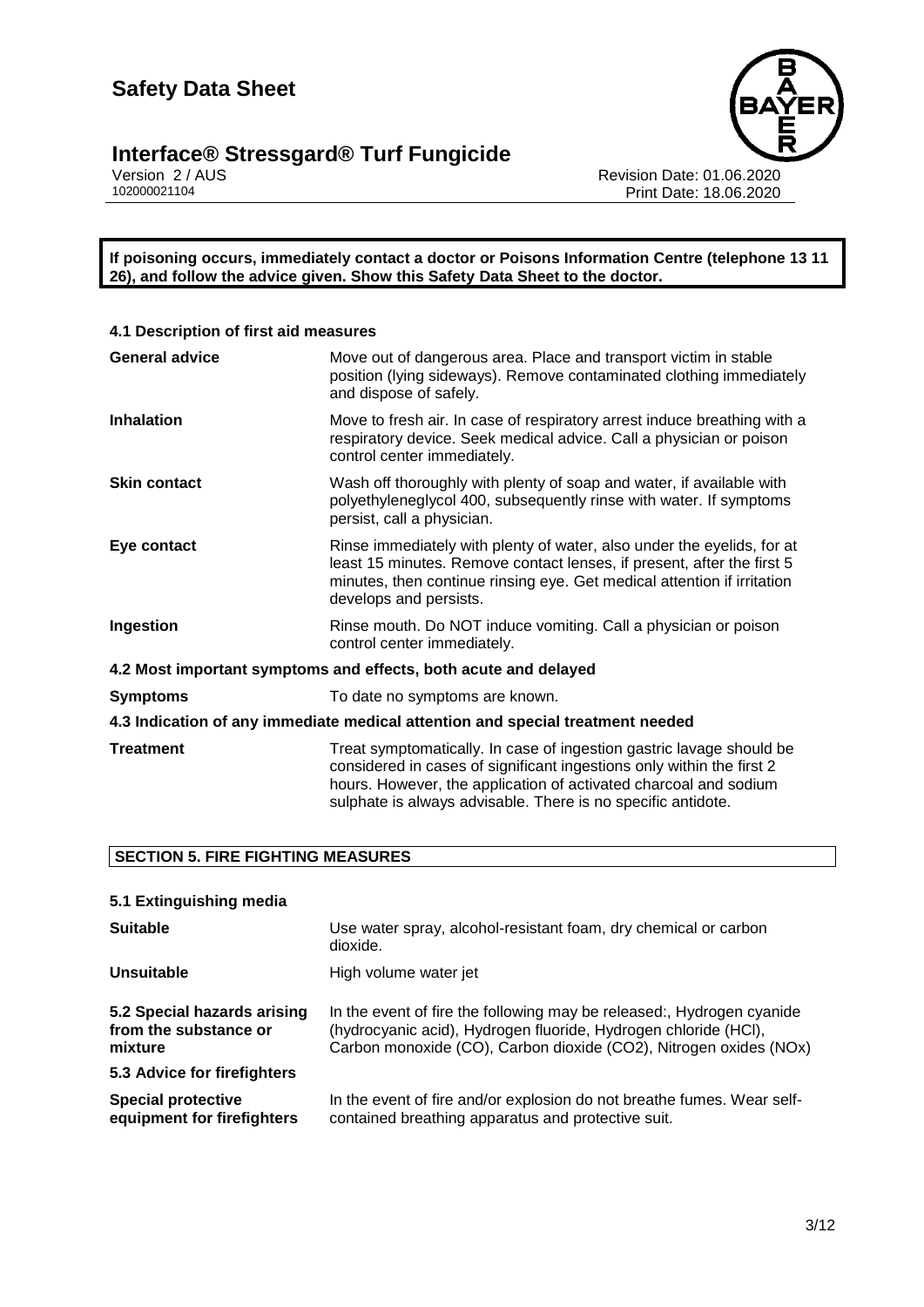# **Interface® Stressgard® Turf Fungicide 4/12**





Version 2 / AUS Revision Date: 01.06.2020 Print Date: 18.06.2020

| <b>Further information</b>                    | Keep out of smoke. Fight fire from upwind position. Remove product<br>from areas of fire, or otherwise cool containers with water in order to<br>avoid pressure being built up due to heat. Whenever possible, contain<br>fire-fighting water by diking area with sand or earth. Do not allow run-<br>off from fire fighting to enter drains or water courses. Avoid contact<br>with spilled product or contaminated surfaces. |  |
|-----------------------------------------------|--------------------------------------------------------------------------------------------------------------------------------------------------------------------------------------------------------------------------------------------------------------------------------------------------------------------------------------------------------------------------------------------------------------------------------|--|
| <b>Hazchem Code</b>                           | $-3Z$                                                                                                                                                                                                                                                                                                                                                                                                                          |  |
| <b>SECTION 6. ACCIDENTAL RELEASE MEASURES</b> |                                                                                                                                                                                                                                                                                                                                                                                                                                |  |
|                                               | 6.1 Personal precautions, protective equipment and emergency procedures                                                                                                                                                                                                                                                                                                                                                        |  |
| <b>Precautions</b>                            | Avoid contact with spilled product or contaminated surfaces. Use<br>personal protective equipment.                                                                                                                                                                                                                                                                                                                             |  |
| <b>6.2 Environmental</b><br>precautions       | Do not allow to get into surface water, drains and ground water.<br>Retain and dispose of contaminated wash water. If the product<br>contaminates rivers and lakes or drains inform respective authorities.                                                                                                                                                                                                                    |  |
|                                               | 6.3 Methods and materials for containment and cleaning up                                                                                                                                                                                                                                                                                                                                                                      |  |
| <b>Methods for cleaning up</b>                | Soak up with inert absorbent material (e.g. sand, silica gel, acid<br>binder, universal binder, sawdust). Collect and transfer the product<br>into a properly labelled and tightly closed container. Clean<br>contaminated floors and objects thoroughly, observing environmental<br>regulations.                                                                                                                              |  |
| <b>Additional advice</b>                      | Use personal protective equipment. If the product is accidentally<br>spilled, do not allow to enter soil, waterways or waste water canal.                                                                                                                                                                                                                                                                                      |  |
| 6.4 Reference to other<br>sections            | Information regarding safe handling, see section 7.<br>Information regarding personal protective equipment, see section 8.<br>Information regarding waste disposal, see section 13.                                                                                                                                                                                                                                            |  |

#### **SECTION 7. HANDLING AND STORAGE**

#### **7.1 Precautions for safe handling**

**Advice on safe handling** Use only in area provided with appropriate exhaust ventilation.

**Advice on protection against fire and explosion** No special precautions required.

**Hygiene measures** Avoid contact with skin, eyes and clothing. Wash hands thoroughly with soap and water after handling and before eating, drinking, chewing gum, using tobacco, using the toilet or applying cosmetics. Remove and wash contaminated gloves, including the inside, before re-use. Keep working clothes separately. Remove soiled clothing immediately and clean thoroughly before using again. Garments that cannot be cleaned must be destroyed (burnt).

**7.2 Conditions for safe storage, including any incompatibilities**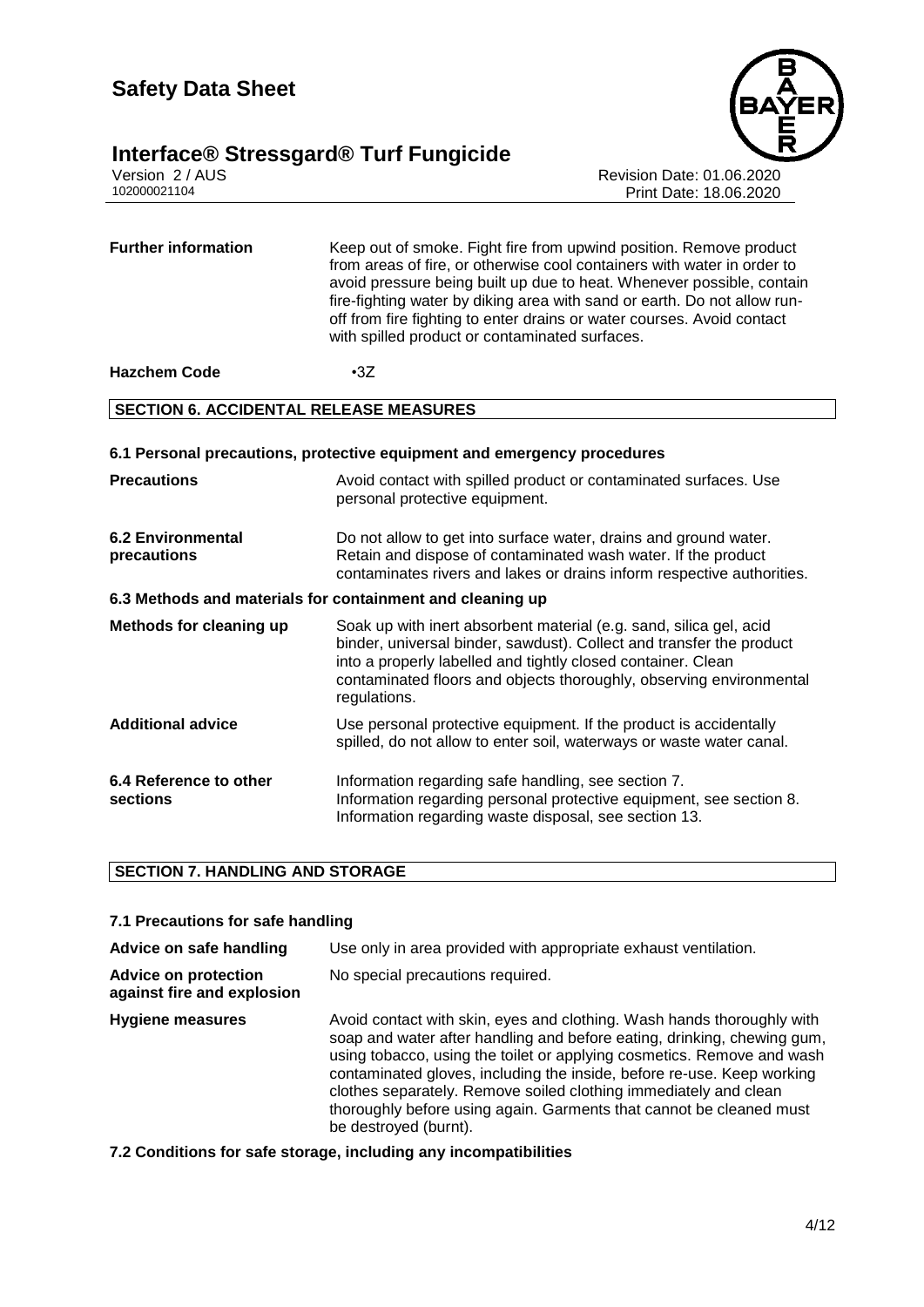# **Interface® Stressgard® Turf Fungicide** Version 2/AUS



Version 2 / AUS<br>102000021104<br>Print Date: 18.06.2020 Print Date: 18.06.2020

| <b>Requirements for storage</b><br>areas and containers | Keep containers tightly closed in a dry, cool and well-ventilated place.<br>Store in original container. Store in a place accessible by authorized<br>persons only. Keep away from direct sunlight. Protect from freezing. |
|---------------------------------------------------------|----------------------------------------------------------------------------------------------------------------------------------------------------------------------------------------------------------------------------|
| Advice on common storage                                | Keep away from food, drink and animal feedingstuffs.                                                                                                                                                                       |

## **SECTION 8. EXPOSURE CONTROLS / PERSONAL PROTECTION**

#### **8.1 Control parameters**

| <b>Components</b>                   | CAS-No.       | <b>Control parameters</b>        | <b>Update</b> | <b>Basis</b> |
|-------------------------------------|---------------|----------------------------------|---------------|--------------|
| Iprodione                           | 36734-19-7    | $1.7 \text{ mg/m}$ 3<br>(TWA)    |               | OES BCS*     |
| Trifloxystrobin                     | 141517-21-7   | $2.7 \text{ mg/m}$ 3<br>(SK-SEN) |               | OES BCS*     |
| 1,2-Propanediol                     | $57 - 55 - 6$ | $10$ mg/m $3$<br>(TWA)           | 12 2011       | AU NOEL      |
| (Particulate.)                      |               |                                  |               |              |
| 1,2-Propanediol                     | $57 - 55 - 6$ | 474 mg/m3/150 ppm<br>(TWA)       | 12 2011       | AU NOEL      |
| (Total vapour and<br>particulates.) |               |                                  |               |              |

\*OES BCS: Internal Bayer AG, Crop Science Division "Occupational Exposure Standard"

#### **8.2 Exposure controls**

| <b>Respiratory protection</b> | Respiratory protection is not required under anticipated<br>circumstances of exposure.<br>Respiratory protection should only be used to control residual risk of<br>short duration activities, when all reasonably practicable steps have<br>been taken to reduce exposure at source e.g. containment and/or<br>local extract ventilation. Always follow respirator manufacturer's<br>instructions regarding wearing and maintenance. |                                                                                                                                                                                                                                                                                                                                                                                                                                                                                                                                                                                                |
|-------------------------------|---------------------------------------------------------------------------------------------------------------------------------------------------------------------------------------------------------------------------------------------------------------------------------------------------------------------------------------------------------------------------------------------------------------------------------------|------------------------------------------------------------------------------------------------------------------------------------------------------------------------------------------------------------------------------------------------------------------------------------------------------------------------------------------------------------------------------------------------------------------------------------------------------------------------------------------------------------------------------------------------------------------------------------------------|
| <b>Hand protection</b>        | contact time.<br>drinking, smoking or using the toilet.<br>Material<br>Rate of permeability<br>Glove thickness<br>Protective index<br><b>Directive</b>                                                                                                                                                                                                                                                                                | Please observe the instructions regarding permeability and<br>breakthrough time which are provided by the supplier of the gloves.<br>Also take into consideration the specific local conditions under which<br>the product is used, such as the danger of cuts, abrasion, and the<br>Wash gloves when contaminated. Dispose of when contaminated<br>inside, when perforated or when contamination on the outside cannot<br>be removed. Wash hands frequently and always before eating,<br>Nitrile rubber<br>$>480$ min<br>$> 0.4$ mm<br>Class 6<br>Protective gloves complying with EN<br>374. |
| Eye protection                | Wear goggles (conforming to $EN166$ , Field of Use = 5 or equivalent).                                                                                                                                                                                                                                                                                                                                                                |                                                                                                                                                                                                                                                                                                                                                                                                                                                                                                                                                                                                |
| Skin and body protection      | Wear standard coveralls and Category 3 Type 6 suit.<br>If there is a risk of significant exposure, consider a higher protective                                                                                                                                                                                                                                                                                                       |                                                                                                                                                                                                                                                                                                                                                                                                                                                                                                                                                                                                |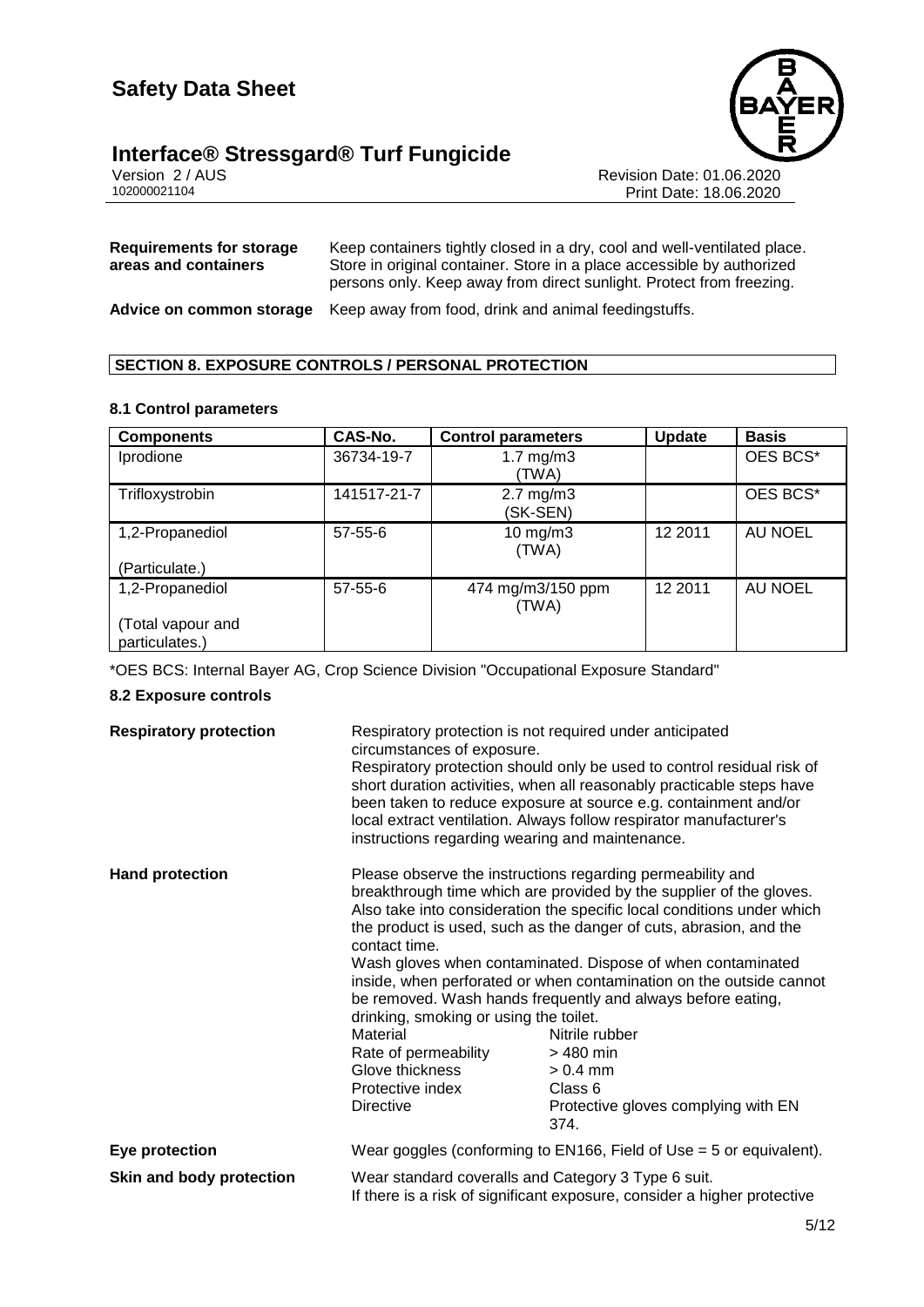# **Interface® Stressgard® Turf Fungicide <b>6/12**



Version 2 / AUS Revision Date: 01.06.2020 102000021104 Print Date: 18.06.2020

|                                    | type suit.<br>Wear two layers of clothing wherever possible. Polyester/cotton or<br>cotton overalls should be worn under chemical protection suit and<br>should be professionally laundered frequently. |
|------------------------------------|---------------------------------------------------------------------------------------------------------------------------------------------------------------------------------------------------------|
| <b>General protective measures</b> | In normal use and handling conditions please refer to the label<br>and/or leaflet. In all other cases the above mentioned<br>recommendations would apply.                                               |
| <b>Engineering Controls</b>        |                                                                                                                                                                                                         |
| Advice on safe handling            | Use only in area provided with appropriate exhaust ventilation.                                                                                                                                         |

## **SECTION 9. PHYSICAL AND CHEMICAL PROPERTIES**

## **9.1 Information on basic physical and chemical properties**

| Form                                                     | suspension                            |
|----------------------------------------------------------|---------------------------------------|
| Colour                                                   | green                                 |
| Odour                                                    | musty                                 |
| <b>Odour Threshold</b>                                   | No data available                     |
| рH                                                       | 4.0 - 7.0 (100 %) (23 °C)             |
| <b>Melting point/range</b>                               | No data available                     |
| <b>Boiling Point</b>                                     |                                       |
|                                                          | No data available                     |
| <b>Flash point</b>                                       | No data available                     |
| <b>Flammability</b>                                      | No data available                     |
| <b>Auto-ignition temperature</b>                         | No data available                     |
| <b>Minimum ignition energy</b>                           | Not applicable                        |
| Self-accelarating<br>decomposition temperature<br>(SADT) | No data available                     |
| <b>Upper explosion limit</b>                             | No data available                     |
| <b>Lower explosion limit</b>                             | No data available                     |
| Vapour pressure                                          | No data available                     |
| <b>Evaporation rate</b>                                  | No data available                     |
| <b>Relative vapour density</b>                           | No data available                     |
| <b>Relative density</b>                                  | No data available                     |
| <b>Density</b>                                           | 1.11 g/cm <sup>3</sup> (20 °C)        |
| <b>Water solubility</b>                                  | dispersible                           |
| <b>Partition coefficient: n-</b><br>octanol/water        | Trifloxystrobin: log Pow: 4.5 (25 °C) |
| Viscosity, dynamic                                       | 550 - 1,000 cps (25 °C)               |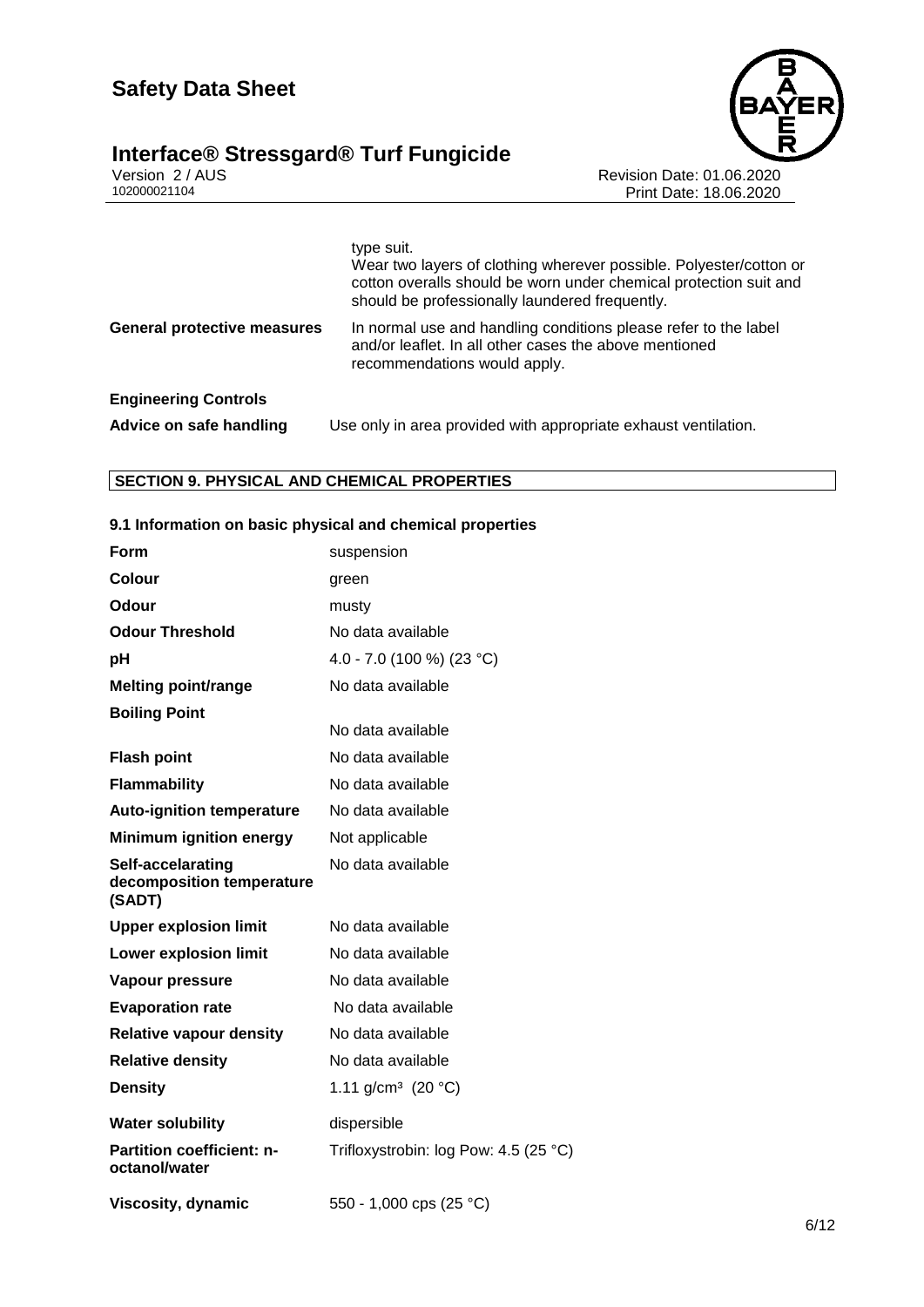



Version 2 / AUS Revision Date: 01.06.2020 Print Date: 18.06.2020

| Viscosity, kinematic        | No data available                                            |
|-----------------------------|--------------------------------------------------------------|
| <b>Oxidizing properties</b> | No data available                                            |
| <b>Explosivity</b>          | Not explosive                                                |
| 9.2 Other information       | Further safety related physical-chemical data are not known. |

## **SECTION 10. STABILITY AND REACTIVITY**

| 10.1 Reactivity                            |                                                                                         |
|--------------------------------------------|-----------------------------------------------------------------------------------------|
| <b>Thermal decomposition</b>               | Stable under normal conditions.                                                         |
| <b>10.2 Chemical stability</b>             | Stable under recommended storage conditions.                                            |
| 10.3 Possibility of<br>hazardous reactions | No hazardous reactions when stored and handled according to<br>prescribed instructions. |
| <b>10.4 Conditions to avoid</b>            | Extremes of temperature and direct sunlight.                                            |
|                                            | <b>10.5 Incompatible materials</b> Store only in the original container.                |
| 10.6 Hazardous<br>decomposition products   | No decomposition products expected under normal conditions of use.                      |

# **SECTION 11. TOXICOLOGICAL INFORMATION**

#### **11.1 Information on toxicological effects**

| <b>Acute oral toxicity</b>                  | LD50 (Rat) 5,000 mg/kg                                                                                                                                                   |
|---------------------------------------------|--------------------------------------------------------------------------------------------------------------------------------------------------------------------------|
| <b>Acute inhalation toxicity</b>            | $LC50$ (Rat) > 2.56 mg/l<br>Exposure time: 4 h<br>Determined in the form of liquid aerosol.<br>highest concentration tested                                              |
| Acute dermal toxicity                       | $LD50$ (Rat) $> 5,000$ mg/kg                                                                                                                                             |
| <b>Skin corrosion/irritation</b>            | No skin irritation (Rabbit)                                                                                                                                              |
| Serious eye damage/eye<br>irritation        | slight irritation (Rabbit)                                                                                                                                               |
| <b>Respiratory or skin</b><br>sensitisation | Skin: Non-sensitizing. (Guinea pig)<br>OECD Test Guideline 406, Buehler test<br>Skin: Non-sensitizing. (Mouse)<br>OECD Test Guideline 429, local lymph node assay (LLNA) |

#### **Assessment mutagenicity**

Iprodione was not mutagenic or genotoxic based on the overall weight of evidence in a battery of in vitro and in vivo tests.

Trifloxystrobin was not mutagenic or genotoxic in a battery of in vitro and in vivo tests.

#### **Assessment carcinogenicity**

Iprodione caused at high dose levels an increased incidence of tumours in the following organ(s): Liver,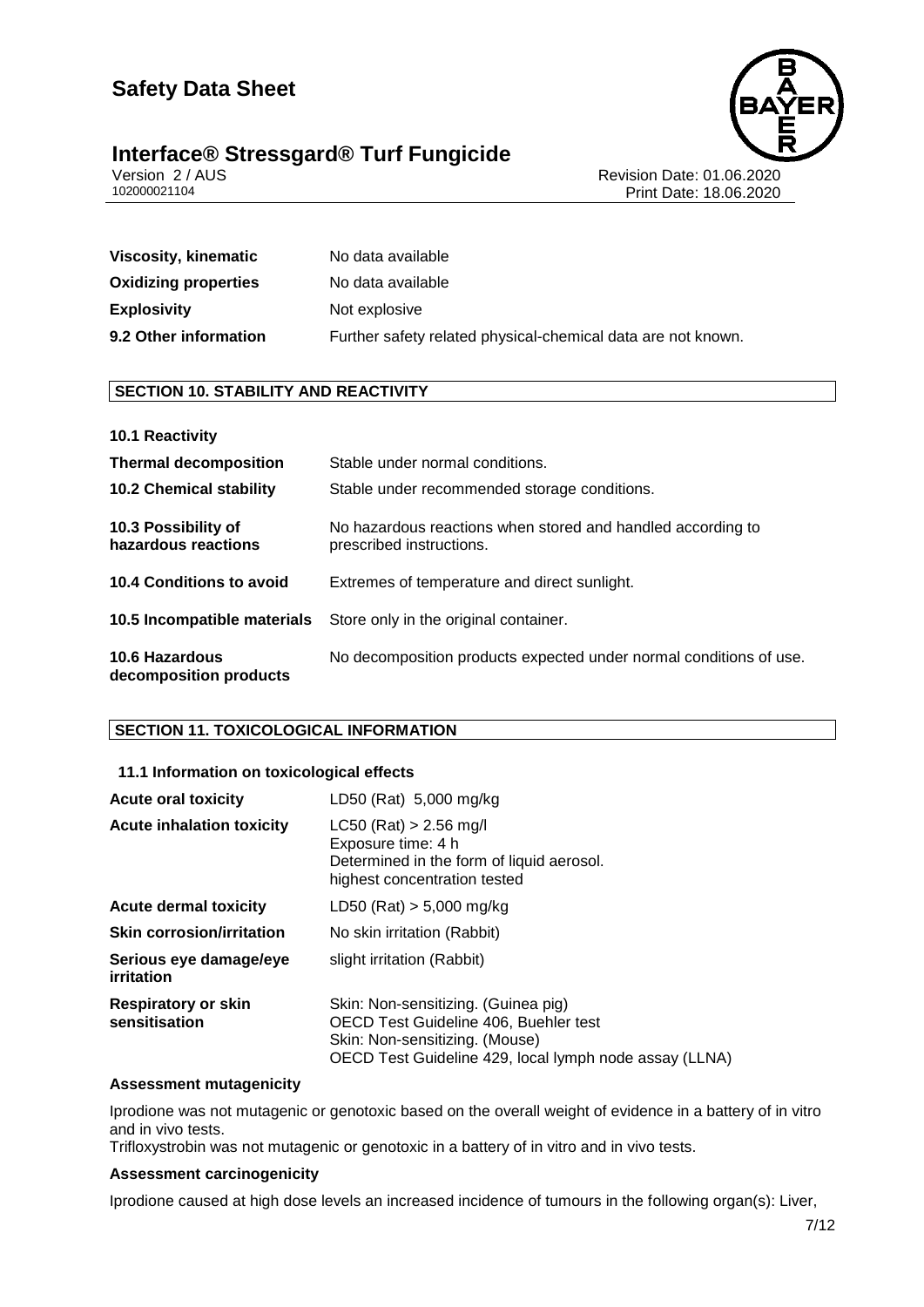# **Interface® Stressgard® Turf Fungicide 8/12**



Version 2 / AUS Revision Date: 01.06.2020 Print Date: 18.06.2020

Testes. The mechanism that triggers tumours in rodents and the type of tumours observed are not relevant to humans.

Trifloxystrobin was not carcinogenic in lifetime feeding studies in rats and mice.

#### **Assessment toxicity to reproduction**

Iprodione did not cause reproductive toxicity in a two-generation study in rats. Trifloxystrobin caused reduced body weight development in offspring during lactation only at doses also **producing systemic toxicity in adult rats.** 

#### **Assessment developmental toxicity**

Iprodione caused developmental toxicity only at dose levels toxic to the dams. The developmental effects seen with Iprodione are related to maternal toxicity. Trifloxystrobin caused developmental toxicity only at dose levels toxic to the dams. The developmental effects seen with Trifloxystrobin are related to maternal toxicity.

#### **Assessment STOT Specific target organ toxicity – single exposure**

Iprodione: Based on available data, the classification criteria are not met.

Trifloxystrobin: Based on available data, the classification criteria are not met.

#### **Assessment STOT Specific target organ toxicity – repeated exposure**

Iprodione caused specific target organ toxicity in experimental animal studies in rats in the following organ(s): Adrenal gland.

Trifloxystrobin did not cause specific target organ toxicity in experimental animal studies.

#### **Aspiration hazard**

Based on available data, the classification criteria are not met.

#### **Information on likely routes of exposure**

Caution!

Harmful if swallowed., Avoid contact with skin, eyes and clothing., Wash thoroughly with soap and water after handling.

Avoid contact or inhalation of spray mist.

Harmful if swallowed., Do not take internally.

This product or its components may have target organ effects., This product or its components may have long term (chronic) health effects.

Toxic to fish and aquatic invertebrates.

# **Early onset symptoms related to exposure**

Refer to Section 4

# **Delayed health effects from exposure**

Refer to Section 11

#### **Exposure levels and health effects** Refer to Section 4

**Interactive effects** Not known

**When specific chemical data is not available** Not applicable

**Mixture of chemicals**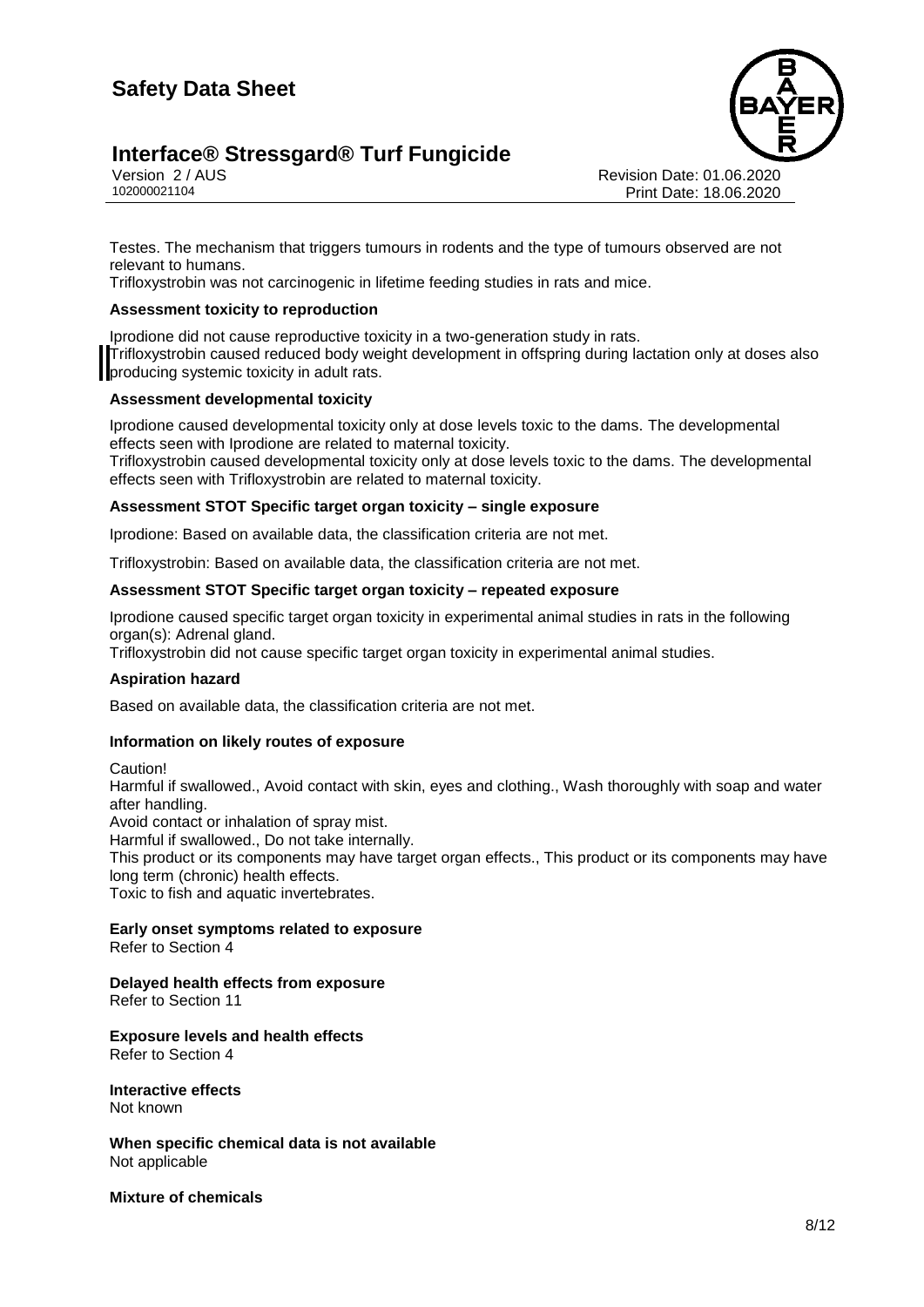# **Interface® Stressgard® Turf Fungicide <b>9/12**

Version 2 / AUS Revision Date: 01.06.2020 102000021104 Print Date: 18.06.2020

Refer to Section 2.1

#### **Further information**

Only acute toxicity studies have been performed on the formulated product. The non-acute information pertains to the active ingredient(s).

## **SECTION 12. ECOLOGICAL INFORMATION**

| 12.1 Toxicity                               |                                                                                                                                                                                                                          |  |
|---------------------------------------------|--------------------------------------------------------------------------------------------------------------------------------------------------------------------------------------------------------------------------|--|
| <b>Toxicity to fish</b>                     | LC50 (Oncorhynchus mykiss (rainbow trout)) 1.47 mg/l<br>Exposure time: 96 h                                                                                                                                              |  |
| <b>Toxicity to aquatic</b><br>invertebrates | EC50 (Daphnia magna (Water flea)) 0.6 mg/l<br>Exposure time: 48 h<br>LC50 (Mysidopsis bahia (mysid shrimp)) 0.00862 mg/l<br>Exposure time: 96 h<br>The value mentioned relates to the active ingredient trifloxystrobin. |  |
| <b>Toxicity to aquatic plants</b>           | ErC50 (Raphidocelis subcapitata (freshwater green alga)) 5.32 mg/l<br>Growth rate; Exposure time: 72 h                                                                                                                   |  |
|                                             | EC10 (Desmodesmus subspicatus (green algae)) 0.0025 mg/l<br>Growth rate; Exposure time: 72 h<br>The value mentioned relates to the active ingredient trifloxystrobin.                                                    |  |
| <b>Toxicity to other organisms</b>          | LD50 (Apis mellifera (bees))<br>Exposure time: 48 d<br>Non-hazardous for bees.                                                                                                                                           |  |
| 12.2 Persistence and degradability          |                                                                                                                                                                                                                          |  |
| <b>Biodegradability</b>                     | Iprodione:<br>Not rapidly biodegradable<br>Trifloxystrobin:<br>Not rapidly biodegradable                                                                                                                                 |  |
| Koc                                         | Iprodione: Koc: 202 - 543<br>Trifloxystrobin: Koc: 2377                                                                                                                                                                  |  |
| 12.3 Bioaccumulative potential              |                                                                                                                                                                                                                          |  |
| <b>Bioaccumulation</b>                      | Iprodione: Bioconcentration factor (BCF) 70<br>Does not bioaccumulate.<br>Trifloxystrobin: Bioconcentration factor (BCF) 431<br>Does not bioaccumulate.                                                                  |  |
| 12.4 Mobility in soil                       |                                                                                                                                                                                                                          |  |
| <b>Mobility in soil</b>                     | Iprodione: Moderately mobile in soils<br>Trifloxystrobin: Slightly mobile in soils                                                                                                                                       |  |
| 12.5 Other adverse effects                  |                                                                                                                                                                                                                          |  |
| <b>Additional ecological</b><br>information | No other effects to be mentioned.                                                                                                                                                                                        |  |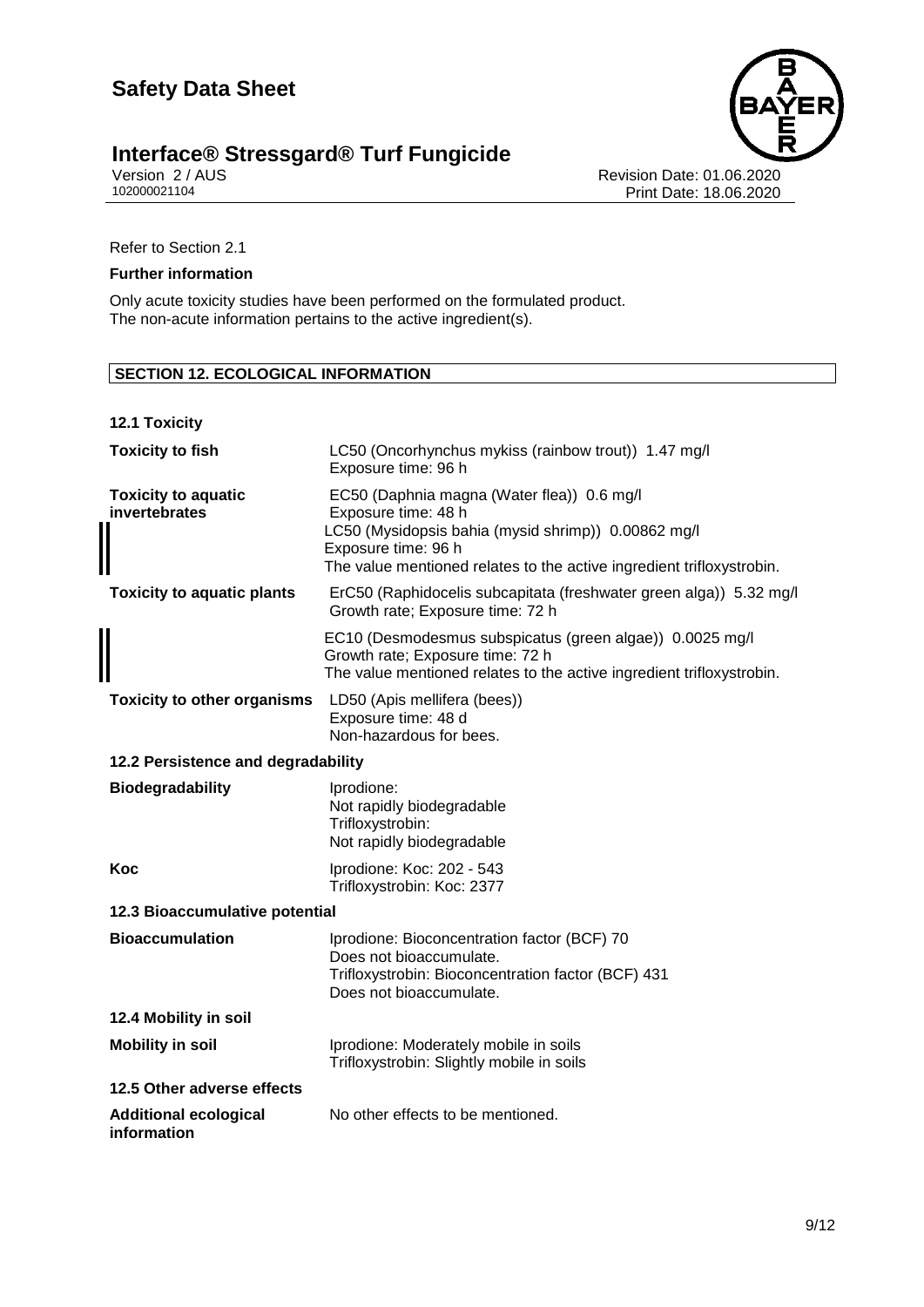# **Interface® Stressgard® Turf Fungicide**



Version 2 / AUS Revision Date: 01.06.2020 Print Date: 18.06.2020

# **SECTION 13. DISPOSAL CONSIDERATIONS**

Triple or preferably pressure rinse containers before disposal. Dispose of rinsings in a disposal pit specifically marked and set up for this purpose, clear of waterways, desirable vegetation and tree roots. If recycling, replace cap and return clean containers to recycler or designated collection point. If not recycling, break, crush or puncture and deliver empty packaging for appropriate disposal to an approved waste management facility. If an approved waste management facility is not available bury the empty packaging 500 mm below the surface in a disposal pit specifically marked and set up for this purpose clear of waterways, desirable vegetation and tree roots, in compliance with relevant Local, State or Territory Government Regulations. DO NOT burn empty containers or product.

## **SECTION 14. TRANSPORT INFORMATION**

#### **ADG**

| ADJ.    |                                                           |                                                                                                                                                                                 |
|---------|-----------------------------------------------------------|---------------------------------------------------------------------------------------------------------------------------------------------------------------------------------|
|         | UN number                                                 | 3082                                                                                                                                                                            |
|         | Transport hazard class(es)                                | 9                                                                                                                                                                               |
|         | <b>Subsidiary Risk</b>                                    | None                                                                                                                                                                            |
|         | Packaging group                                           | Ш                                                                                                                                                                               |
|         | Description of the goods                                  | ENVIRONMENTALLY HAZARDOUS SUBSTANCE, LIQUID,<br>N.O.S.                                                                                                                          |
|         |                                                           | (IPRODIONE SOLUTION)                                                                                                                                                            |
|         | Hazchem Code                                              | $\cdot$ 3Z                                                                                                                                                                      |
| b) IBCs | subject to this Code when transported by road or rail in; | AU01: Environmentally Hazardous Substances meeting the descriptions of UN 3077 or UN 3082 are not<br>a) packagings that do not incorporate a receptacle exceeding 500 kg(L); or |

#### **IMDG**

|             | UN number<br>Transport hazard class(es)<br><b>Subsidiary Risk</b><br>Packaging group<br>Marine pollutant<br>Description of the goods         | 3082<br>9<br>None<br>Ш<br>YES<br>ENVIRONMENTALLY HAZARDOUS SUBSTANCE, LIQUID,<br>N.O.S.<br>(IPRODIONE SOLUTION) |
|-------------|----------------------------------------------------------------------------------------------------------------------------------------------|-----------------------------------------------------------------------------------------------------------------|
| <b>IATA</b> | UN number<br>Transport hazard class(es)<br><b>Subsidiary Risk</b><br>Packaging group<br>Environm. Hazardous Mark<br>Description of the goods | 3082<br>9<br>None<br>Ш<br>YES<br>ENVIRONMENTALLY HAZARDOUS SUBSTANCE, LIQUID,<br>N.O.S.<br>(IPRODIONE SOLUTION) |

#### **SECTION 15. REGULATORY INFORMATION**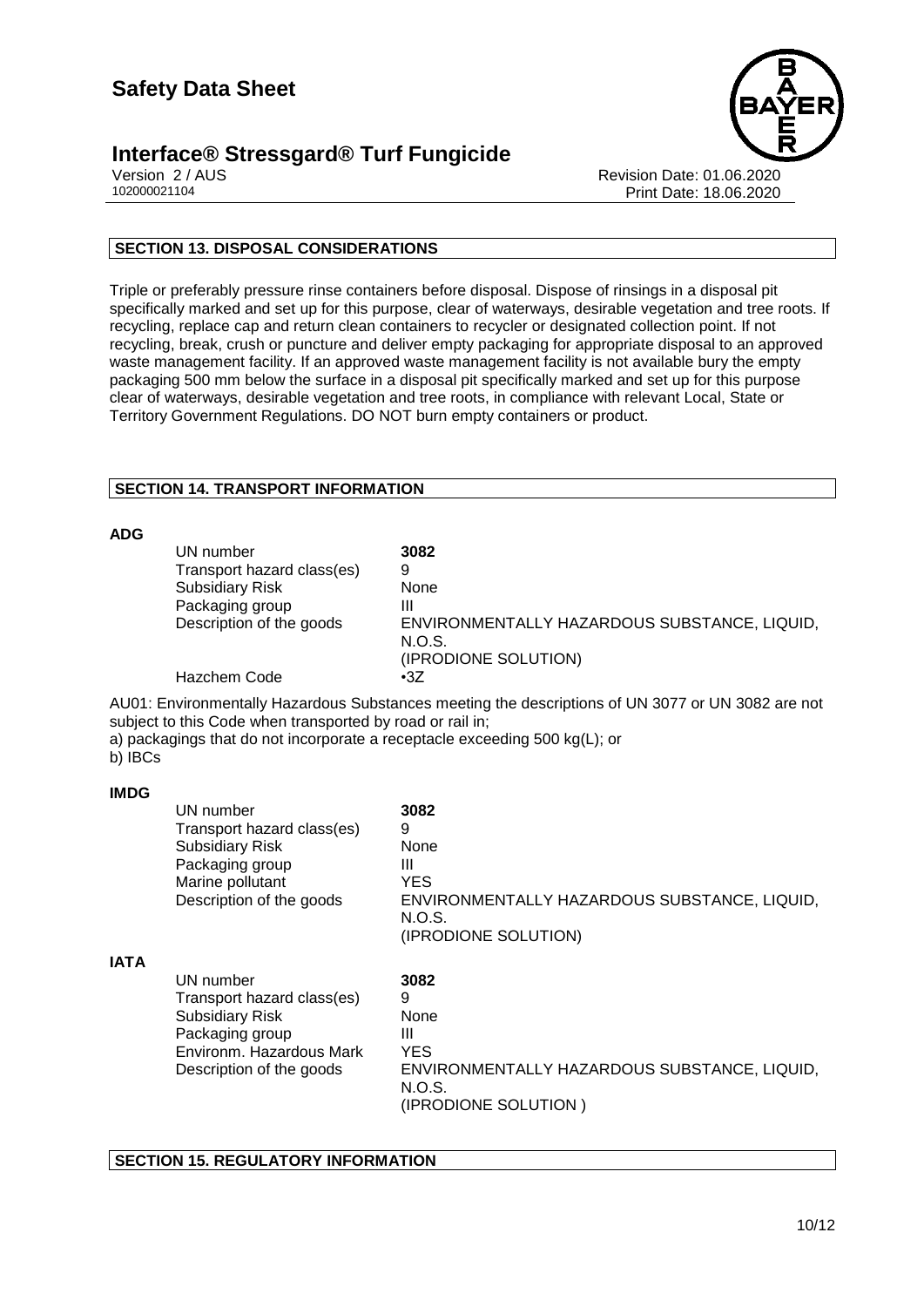# **Interface® Stressgard® Turf Fungicide** Version 2/AUS



Version 2 / AUS Revision Date: 01.06.2020 Print Date: 18.06.2020

Registered according to the Agricultural and Veterinary Chemicals Code Act 1994 Australian Pesticides and Veterinary Medicines Authority approval number: 68029

## **SUSMP classification (Poison Schedule)**

Schedule 5 (Standard for the Uniform Scheduling of Medicines and Poisons)

# **SECTION 16. OTHER INFORMATION**

**Trademark information** Interface® and Stressgard® are Registered Trademarks of the Bayer Group.

#### **Abbreviations and acronyms**

| <b>ADN</b>     | European Agreement concerning the International Carriage of Dangerous Goods by<br><b>Inland Waterways</b>                                                                  |
|----------------|----------------------------------------------------------------------------------------------------------------------------------------------------------------------------|
| <b>ADR</b>     | European Agreement concerning the International Carriage of Dangerous Goods by<br>Road                                                                                     |
| <b>ATE</b>     | Acute toxicity estimate                                                                                                                                                    |
| AU OEL         | Australia. OELs. (Adopted National Exposure Standards for Atmospheric<br>Contaminants in the Occupational Environment)                                                     |
| CAS-Nr.        | <b>Chemical Abstracts Service number</b>                                                                                                                                   |
| <b>CEILING</b> | <b>Ceiling Limit Value</b>                                                                                                                                                 |
| Conc.          | Concentration                                                                                                                                                              |
| EC-No.         | European community number                                                                                                                                                  |
| ECx            | Effective concentration to x %                                                                                                                                             |
| <b>EINECS</b>  | European inventory of existing commercial substances                                                                                                                       |
| <b>ELINCS</b>  | European list of notified chemical substances                                                                                                                              |
| EN             | European Standard                                                                                                                                                          |
| EU             | European Union                                                                                                                                                             |
| <b>IATA</b>    | International Air Transport Association                                                                                                                                    |
| <b>IBC</b>     | International Code for the Construction and Equipment of Ships Carrying Dangerous                                                                                          |
|                | Chemicals in Bulk (IBC Code)                                                                                                                                               |
| ICx            | Inhibition concentration to x %                                                                                                                                            |
| <b>IMDG</b>    | International Maritime Dangerous Goods                                                                                                                                     |
| <b>LCx</b>     | Lethal concentration to x %                                                                                                                                                |
| <b>LDx</b>     | Lethal dose to x %                                                                                                                                                         |
| LOEC/LOEL      | Lowest observed effect concentration/level                                                                                                                                 |
| <b>MARPOL</b>  | MARPOL: International Convention for the prevention of marine pollution from ships                                                                                         |
| N.O.S.         | Not otherwise specified                                                                                                                                                    |
| NOEC/NOEL      | No observed effect concentration/level                                                                                                                                     |
| OECD           | Organization for Economic Co-operation and Development                                                                                                                     |
| <b>OES BCS</b> | OES BCS: Internal Bayer AG, Crop Science Division "Occupational Exposure<br>Standard"                                                                                      |
| <b>PEAK</b>    | PEAK: Exposure Standard - Peak means a maximum or peak airborne concentration<br>of a particular substance determined over the shortest analytically practicable period of |
|                | time which does not exceed 15 minutes.                                                                                                                                     |
| <b>RID</b>     | Regulations concerning the International Carriage of Dangerous Goods by Rail                                                                                               |
| <b>SK-SEN</b>  | Skin sensitiser                                                                                                                                                            |
| SKIN_DES       | SKIN_DES: Skin notation: Absorption through the skin may be a significant source of                                                                                        |
|                | exposure.                                                                                                                                                                  |
| <b>STEL</b>    | STEL: Exposure standard - short term exposure limit (STEL): A 15 minute TWA                                                                                                |
|                | exposure which should not be exceeded at any time during a working day even if the                                                                                         |